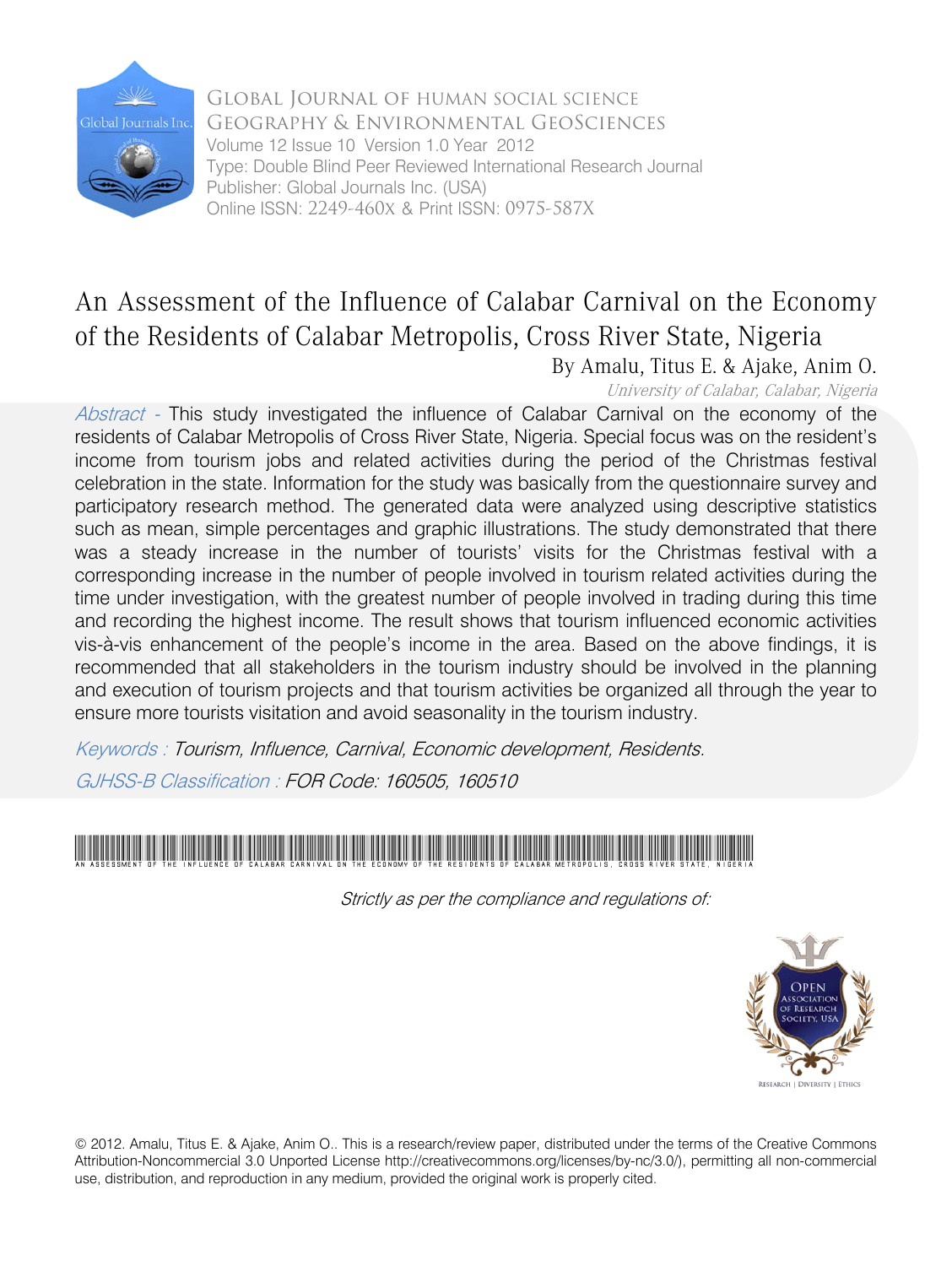# An Assessment of the Influence of Calabar Carnival on the Economy of the Residents of Calabar Metropolis, Cross River State, Nigeria

Amalu, Titus E. <sup>α</sup> & Ajake, Anim O. <sup>σ</sup>

Abstract - This study investigated the influence of Calabar Carnival on the economy of the residents of Calabar Metropolis of Cross River State, Nigeria. Special focus was on the resident's income from tourism jobs and related activities during the period of the Christmas festival celebration in the state. Information for the study was basically from the questionnaire survey and participatory research method. The generated data were analyzed using descriptive statistics such as mean, simple percentages and graphic illustrations. The study demonstrated that there was a steady increase in the number of tourists' visits for the Christmas festival with a corresponding increase in the number of people involved in tourism related activities during the time under investigation, with the greatest number of people involved in trading during this time and recording the highest income. The result shows that tourism influenced economic activities vis-à-vis enhancement of the people's income in the area. Based on the above findings, it is recommended that all stakeholders in the tourism industry should be involved in the planning and execution of tourism projects and that tourism activities be organized all through the year to ensure more tourists visitation and avoid seasonality in the tourism industry.

Keywords : Tourism, Influence, Carnival, Economic development, Residents.

#### **INTRODUCTION** I.

arnival is a street festival which brings communities together in celebration, largely on the back of voluntary participation – the arnival is a street festival which brings communities together in celebration, largely on the back of voluntary participation – the archetypal big society showcase. In the UK it can encompass highly localized British traditions, such as Notting Hill's flagship African-Carribean event, to more recent hybrids accommodating both Brazilian and world music and a variety of street and performing arts (Goodwin, 2008).

Carnival's community spirit is the result of the cumulative efforts of many talented artists – musicians, and sound engineers. Carnival arts are now recognized by the [Arts Council](http://www.artscouncil.org.uk/) as a "combined art": one that, at its best, brings together many art forms and traditions in new innovative production and performance (Agnes, 2004). costume designers, dancers, street theatre performers

Author *α σ* : Dept. of Geography and Environmental Science. Univer[sity of Calabar, Calabar, Ni](mailto:ajakeunical@yahoo.com)geria. E-mail : amalutitus@yahoo.com, ajakeunical@yahoo.com

Investment in combined arts is considered important for future social and economic returns.Carnival can engage the communities – especially young people and disadvantaged groups – that more traditional art forms cannot reach. It can also create new commercial opportunities in digital and creative industries, among the priority sectors in the government's plan [for growth.](http://cdn.hm-treasury.gov.uk/2011budget_growth.pdf) And the best carnivals are also major boosts for the local economy (Cole, 2006).

Carnival, according to the Chambers paper back thesaurus is a noun used to describe festival fiesta, gala, jamboree, fair holiday, jubilee celebration, merry making, and revelry. With these it is said to be a recreational activity and a part of tourism. Tourism is the temporary movement of people to destinations outside their normal places of work and residence, the activities undertaken during their stay in those destinations and the facilities undertaken during their stay in those destinations, and the facilities created to cater to their needs. (Mathieson and Wail, 1982). The study of tourism is the study of people away from their usual habitat of the establishment which respond to the requirement of travelers and of the impacts that they have on the economic, physical and social wellbeing of their hosts. It involves the motivations and experiences of the tourists the expectations of and adjustments made by residents of reception areas, and the roles played by the numerous agencies and institutions which intercede between them. Tourism is a luxury, until recently; participation was restricted to the selected few who could afford both the time and money to travel. Increased leisure, higher incomes and greatly enhanced mobility have been combined to enable more people to partake of tourism. Improvements in transportation, the proliferation of accommodation and the growth of inclusive tours and others form of relatively cheap vacation travel, have further extended the opportunity to travel for pleasure. Today the majority of people in the developed world and increasing numbers in developing countries are tourists at some time in their lives. Tourism is no longer the prerogative of a few but is an accepted and accustomed, even expected, part of the lifestyle of a large and growing number of people. Tourism is of major economic and social significance because about 270 million tourists spend \$92 billion (US) annually in places outside their own countries. This is one of the

65

*2012*

Year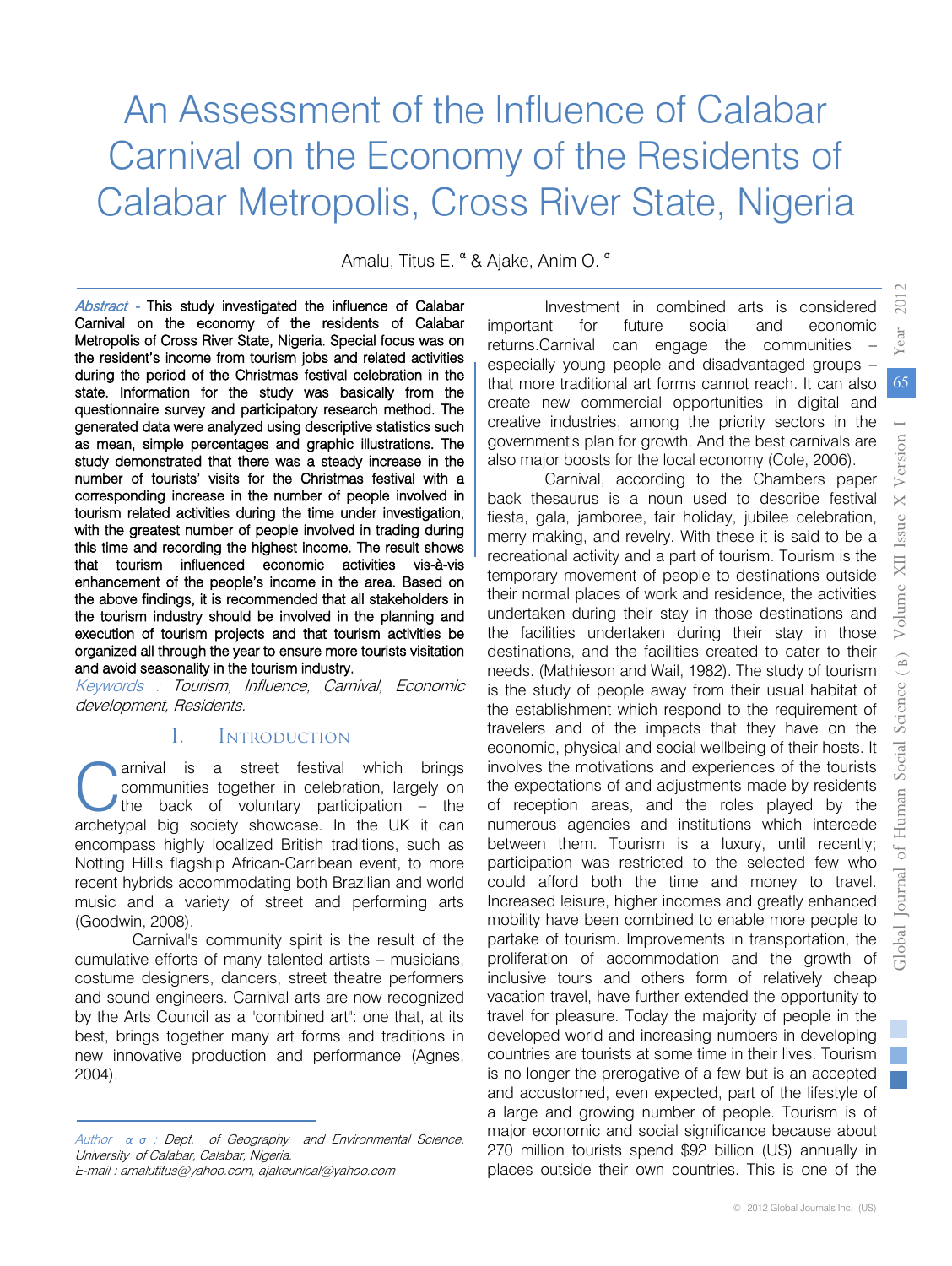largest items in the world's foreign trade. Will a world growth in visitor arrivals rate of approximately 6 percent per annum, tourism is also one of the fastest growing economic activities. It is the most important export industry and earner of foreign exchange in many countries. Looking at benefits and relevance of tourism, it could be in terms of its economic significance, where receipts from international tourism can provide a valuable source of earnings for both development as well as developing countries. Visitors spending generate income for both public and private sectors, besides effecting wages and employment opportunities. According to the world tourism organization (WTO) among the world's top 40 tourism earners in 1995 about 18 were developing countries including India. Regarding the number of visitors arrivals than the population, France with a population of 57 million received 70 million visitors in 1998. Similarly, Spain with a population of 37 million received 47 million visitors during the same year. (Bhatia, 2002). Tourism has also influenced expansion and modernization of infrastructure. It has been noticed that many regions in the world are not in a position to reap the benefit of tourism simply because of the lack of infrastructures. In fact, if we look at the countries and the regions within the countries, the ones having adequate infrastructure are the greatest beneficiaries. The world's top to tourist generating and recurring countries all have excellent infrastructures to support the insatiable quest of tourists' visiting the areas (Uwadiegwu, 2000).

Another importance of tourism is that, it creates employment. The world travel and tourism council had estimated that in the year 1999, travel and tourism was expected to generate almost 200 million jobs across the world economy, both direct and indirect. Looking toward, world travel and employment in travel and tourism is expected to grow at 2.6 percent per annum. The majority of the job will come in the form of direct service jobs in tourist related facilities and attraction at the destination and in tourist generating areas. Tourism also makes a tremendous contribution to the improvement of social and political understanding. Travel fosters a better rapport between people with different lifestyle. Personal international contacts have always been an important way of spreading ideas about other cultures. Carnivals are thus an important means of promoting cultural exchanges and international cooperation. The experiences gained through travel have a profound effect upon the life of the individual as well as upon society as a whole. Travel exercises a very healthy influence on international understanding and appreciation of other people's style of life. Tourism thus is a highly complex phenomenon. It is an important human activity of great significance in addition to its economic significance. As a mass phenomenon of an essentially social nature, tourism can no longer be viewed as a fringe activity, both in the use it makes of time and space and its relationship with the production

of goods and services, tourism has become one of the pivotal concerns of nations and of the international community. (Bhatia 2002). It's an established fact today that tourism is a huge industry, the world's largest and arguably fastest growing industry. Every country has something to offer in tourism even the poorest nations can offer their heritage, traditional culture and national sites which today happens to be of great interest to tourists.

Nigeria is a vast country richly endowed with ecological and cultural resources. The country offers a with variety of tourist attractions such as extended and many rivers and ocean beaches ideal you summing and other water sports, unique and dowers wildlife, vast tracts of unspoiled nature from tropical forest magnificent waterfalls and climatic conditions in some parts particularly conducive for holidaying. Other attractions include traditional ways of life, local customs, rich and varied handicrafts and other colorful products depicting native arts and lifestyle and the authentic unsophisticated but friendly disposition of many of the Nigerian populace. However, many of these attraction are still largely untapped and are even at their raw state, although are enjoyed by few outsiders, very rich visitors in question of exoticism or adventurous people in search of new challenges and experiences.

Calabar Carnival festival in Cross River state, Nigeria, also tagged "Africa's Biggest Street Party", was created as part of the vision of making the Cross River State in Nigeria, the number one tourist destination for Nigerians and tourist all over the world. The carnival which begin on every 1st of December and last till 31st December has boosted the cultural mosaic of Nigeria people while entertaining the millions of spectators within and outside the State, and boosting industry for all stakeholders.

The Calabar Carnival has gone a long way since its inception in 2004, when the then governor of the State, Mr. Donald Duke had a vision of making the state the hub for tourism and hospitality in Nigerian and in Africa. The Carnival presents a perfect platform from brand visibility for consumer and market awareness. "According to Osima-Dokubo, the carnival aimed to include more aspects of local heritage and culture and at the same time strengthen the capacity of the locals to participate in an economically beneficial way". Recently, Cross River State and Calabar has become the pride of Nigeria or Africa as far as tourism, carnivals and hospitality are concerned.

Calabar Carnival, as it is called, is a unique display of African heritage, showcased through music, dance, drama and visual creativity, which is reflected in the design of floats, costumes and make-up. Since inception, this festival, which has become one of the biggest tourism and leisure attractions in West Africa, has grown tremendously in popularity and scope.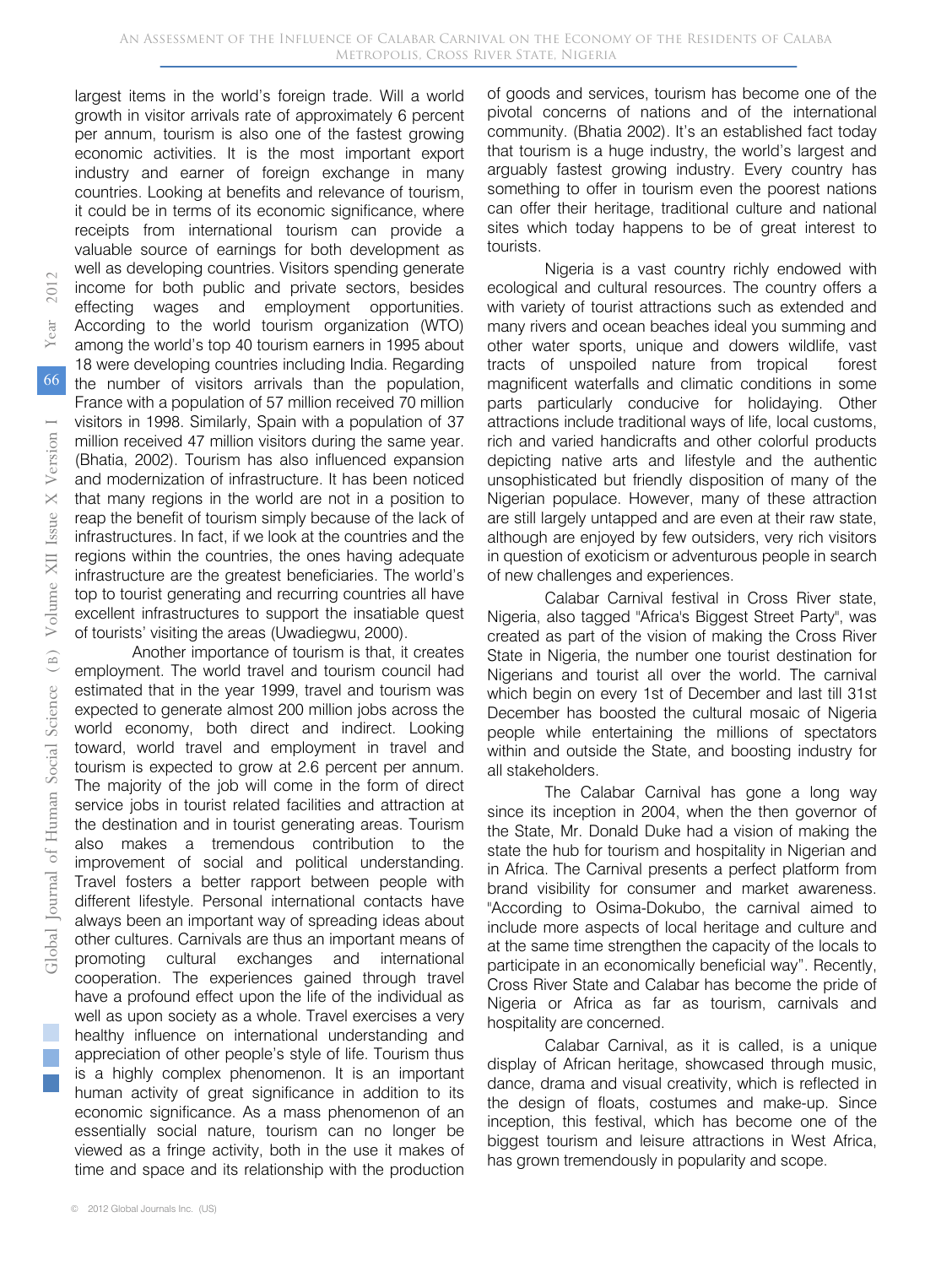Over the past years, the Cross River State government has used this carnival to drive its tourism sector and provide exposure for its citizens, as well as develop its vast tourism sites and infrastructure such as the Obudu Ranch Resort, the Tinapa Business Resort, Marina Resort.

The festival commenced with a tree-lighting ceremony on November 30 at the Millennium Park, Calabar and will end with a thanksgiving ceremony on January 1 of the succeeding year. Usually, musical concerts that feature renowned national and international artistes are used to make the carnival very attractive. People like the late Lucky Dube, Joe, Alpha Blondy, Hugh Masekela, Oliver Mtukudzi, Akon, Kirk Franklin, Donnie McClurkin, Chevelle Franklyn, Fat Joe, NeYo, Asa, D'banj had at one time or the other graced the event with their rhythms and lyrics. Calabar Carnival takes place on December 26 and 27 each year, The carnival features 5 major competing bands and many others which has continued to draw the patronage and visits of more and more tourists to the state at this point in time.

It is with regards to this incessant increase in the number of tourists visiting every year for this said event that this paper seeks to investigate if the carnival festival influences income generation of the region.

## II. TOURISM AND INCOME GENERATION

In recent times, Africa has been said to be the fastest growing tourism region with international arrivals reaching a 7.5 percent increase over that of the previous year with 360 million tourists recorded in 1998, 25 million (6.94%) visited Africa (Odunsanwo, 2009) . The World Tourism Organization (WTO, 2004) rating Nigeria as the most visited country in West Africa, projections had it that if benefits and activities of travels and tourism is utilized effectively, it could be a force for positive growth and economic especially for a developing state such as Cross River State (Ajake, 2008).

Tourism markets have the potential to enhance lives in a sustainable framework through its incessant wealth creation, choice, innovation and competition. The travel and tourism industry contains elements that enable it become a dynamic market force for sustainability in the future. It has the capacity to increase exports, bring in capital investment, boost economies (GDP) and create employment. Travel and tourism generates jobs through companies/agencies directly involved in the business and in related supplier industries such as retail, construction, telecommunications and manufacturing sectors of the economy. World Travel and Tourism Council (WTTC), estimated that travel and tourism generated 203 million jobs over 8% of all jobs worldwide in 2000, rising to over 207 million in 2001. Within a decade, this is estimated to increase to over 260 million jobs or 9% of all

employment. The jobs employ a significant proportion of women, minorities and young people and are predominantly in small and medium scale enterprises (SMES) (WTTC, 2011). The Cross River State Government recognizes that tourism is potentially one of Nigeria's fastest growing industries and can therefore serve as a key means to promoting social and economic development for the benefit of the people of the state, that the then state Governor on the  $15<sup>th</sup>$  of December 2003 gave his account to the law establishing the Cross River State tourism Bureau (Law No.1 of 2004) to "promote sustainable tourism development in the state and to establish the Bureau as the regulator to the tourism sector in the state.

The major underlying assumption of ecotourism is that visitors can provide the necessary economic incentives to achieve local conservation and development. In theory, ecotourism generates revenue that can be used to protect and conserve biodiversity and the natural resources that draw visitors to a particular site. It is also regarded as a mode of ecodevelopment, which represents practical and effective means of attaining social and economic improvement for all countries (Ceballos- lascurain, 1996). Year

Community peoples participation (which can mean a level of control, ownership or influence) in a tourism initiative appears to be closely linked to the derivation of livelihood and other benefits from the initiative to the same people (Tosun, 2005). According to Jafari (1996), "Tourism is sustainable when its development and operation include participation of local population, protection of the total environment, fair economic return for the industry and its host community, as well as a mutual respect and gratification to all involved parties".

A definition of ecotourism must account for the local population, and should minimize negative impacts on the host community, otherwise the local population may come to dislike the presence of tourism and this could undermine its long term prospects. Tourism is likely to have the greatest socio- cultural impacts on small, isolated communities (Pearce, 1994), which may themselves be one of the tourist attractions. As a result, any cultural changes in the community's way of life may reduce the overall marketability of tourism products and therefore provide future prospects. At the same time, ecotourism should produce direct economic benefit for the local community if it is to elicit their continued support, benefits that compliment rather than overwhelm traditional practices and sources of income (Wallace & Pierce 1996). However, such economic benefits and material wealth obtained by the local community may themselves lead to cultural changes in their way of life.

Wall (1997) notes that "ecotourism is an agent of change" and the wide spread misuse of the term "sustainable development", asserting that it should be considered as "tourism which can maintain its viability in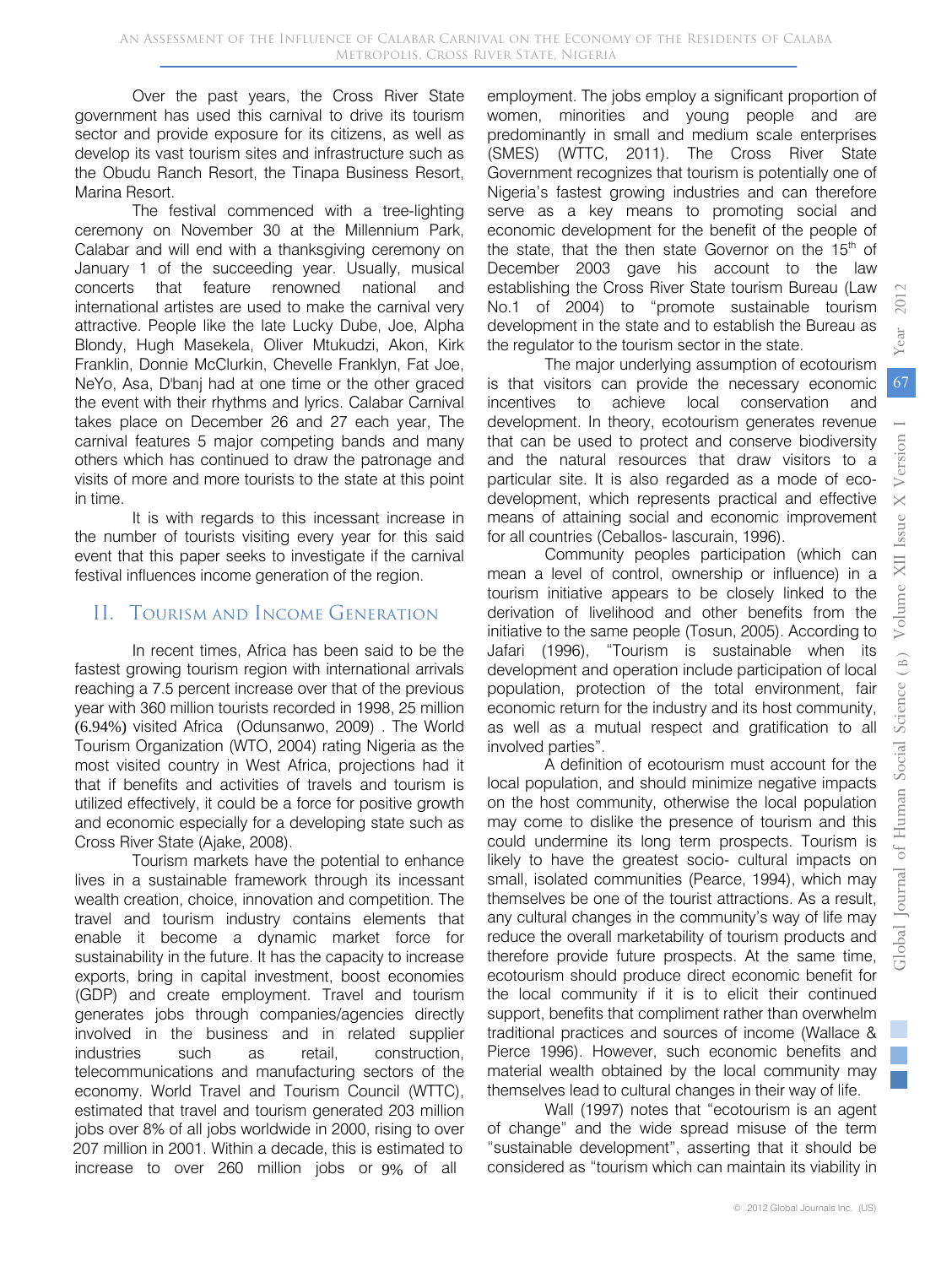an area for an indefinite period of time". Ecotourism can be viewed as part of a longer term strategy of sustainable development in which tourism is later phased out (Prosser, 1994). It is widely agreed that the host population receives economic benefits from ecotourism without which they will have little reason to view the intrusion of tourists positively and so have little incentive to protect the environment upon which tourism depends (Mowforth & Munt, 2009).

Great importance is attached to the need for local participation in ecotourism. Ecotourism is a type of tourism that maximizes the early and long term participation of local people in decision-making process that determines the kind and amount of tourism that will occur (Wallace & Pierce, 1996). The degree of control the local population has over tourism in their locality is generally perceived as being a significant element of sustainability (Mowforth & Munt, 2009). Communities located near major attraction sites, such as; national parks, reserves, archaeological and historic sites should have the opportunity to participate in tourism activities. These communities can provide hotels (accommodation), restaurants, shops, transportation and tour services; they can also be employed in management and operational activities (Okech, 2008).

Huge financial benefits obviously play an important part in ensuring smooth partnership between government, resort managers and local people and considering the fact that community people have a final say on how much and the extent tourism develops in their areas. This partnership should be based on a commitment to hire community people as managers or workers in protected areas and this should rest on improving the quality of lives through providing health care services, education and economic advancement and on empowering communities to manage their resources effectively.

Hinch and Butler (2007) in their study on indigenous peoples' perception towards tourism development made strong recommendations for indigenous tourism above ecotourism. He defines indigenous tourism as any form of tourism that involves adequate participation by indigenous people in the tourism industry in either direct or indirect way (Hinch & Butler, 2007). Involving the community is a critically important and complex subject for successful community based ecotourism. An important principle is to seek to work with existing social and community structures, though these can create challenges as well as opportunities. The principle can also help to identify potential leaders and also assist in the achievement of broad and equitable benefit throughout the community (Denman, 2001).

Community people need to be empowered by increasing their understanding and where possible strengthen their knowledge of their legal rights and responsibilities over resources in their territories. It is

also important to remember and note that ecotourism is a business, and as such, community-led initiatives in private enterprise and investment should be encouraged within a structure that enables community people to benefit and have decision-making power over all levels of tourism activities in their area.

Studies have examined the involvement and participation of Indigenous people in the tourism development process like in (Tosun, 2000; Tosun, 2006; Li, 2005; Li, 2004; Timothy, 1999). The process of tourism development as pointed out in the works of Doxey (1976); Butler (1976); Butler (1980); Keller (1984) as cited in Simmons (1994) and Tosun (2000), appears to suggest that there is a high degree of dependence on residents for their acceptance of the industry before it starts in a particular destination. This is to say, initial adequate involvement of local people is fundamental to enable the initial stage of tourism development (Simmons, 1994; Tosun, 2000), which Butler (1980) called the exploration stage.

Implicitly, the above argument about the relationship between tourism development and indigenes participation indicates that community involvement is, indeed, crucial in order to avoid more likely uncertainties and misunderstandings about tourism development in the area (Simmons, 1994). While local peoples participation in the tourism development process is highly desirable as an element of development, it is important to note that active involvement and participation of the local people in tourism especially at the exploration stage is crucial because at this initial stage of tourism development there is normally little or no tourism infrastructure in the area and therefore local people, after accepting the idea of introduction of tourism in their area, usually start, own and operate small scale guest-houses, low-class hotels or souvenir shops, and supply the workforce for the industry especially in many developing countries (Tosun, 2000). More importantly, providing local people with the opportunities to own and operate tourism facilities is thought to increase their tolerance to tourist activities in the area and eventually creates a sense of ownership, a feeling of responsibility and practical involvement in tourism (Simpson, 2008).

Andres Barona points to the frequent justification for ecotourism as a means to benefit community people without detrimental social or environmental consequences and increase income for tribal communities while also lowering pressure on the natural resources. Also cited by Jorge Nahual of the coordination of the Mapuche organizations, tourism can increase community and personal income and bring empowerment and self-confidence to traditionally subjugated people. The experience in Latin America has led to greater respect for the local people on the part of national and local authorities and their active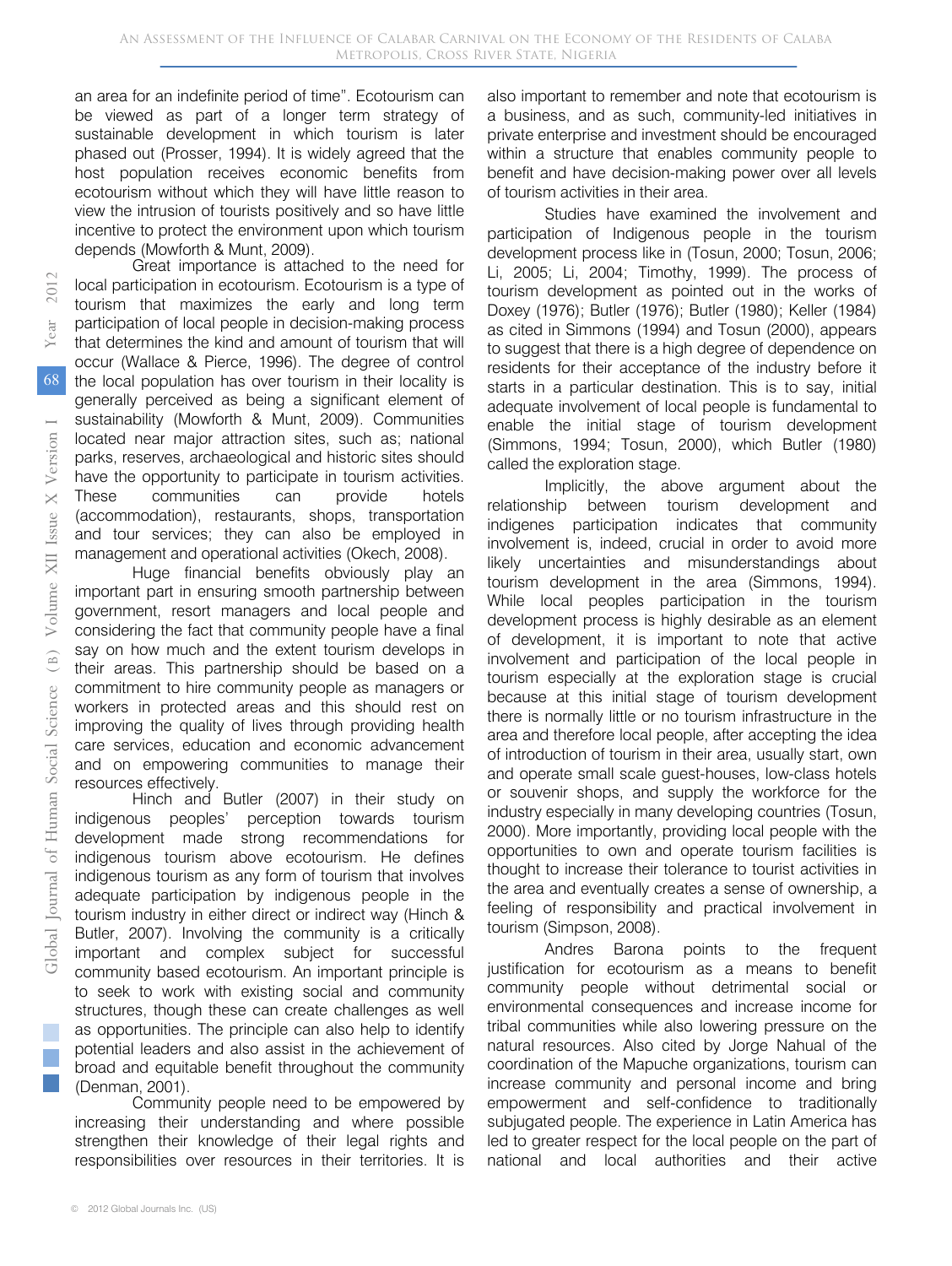incorporation in development planning for tourism as respected players (Timothy, 2000).

The literature seems to acknowledge the fact that indigenous peoples' participation is vital in the tourism development process. However, Tosun (2000) while exploring limits to local people's participation in the tourism development process in developing countries, further observes that "opportunities for local people to participate may vary over time with the type and scale of tourism developed, thresholds of entry, and the market served". His study views the relationship between local community participation and tourism development process in the context of Butler's tourist area cycle of evolution model. He also notes that, such variations are due to the reality that as the destination becomes more popular and attractive after considerable development (or as a result of growing commercialized tourism).

More investors, especially large capital owners, are attracted to the destination making competition stiffer than before. In this regard, local people are likely to lose control over tourism development since they often have limited financial resources (Zhao & Ritchie, 2007) and therefore it gradually becomes more difficult for them to open large scale businesses (Tosun, 2000). To avoid this situation, Tosun (2000) suggests that there is a deliberate need to empower local people at the initial stage of tourism development to enable them to keep control over tourism development in their area. One way to achieve this is through removing barriers that hinder local communities' effective participation in markets (Zhao & Ritchie, 2007).

Guan (2008) in the study on "Tourism, cultural survival and host ethnic participation", sought to evaluate the impact of tourism on host cultures, he discovered that development of tourism on a large scale should include beneficial cross-cultural exchange and result in inter-ethnic understanding and appreciation. He also noted that in tourist's destinations there is bound to be conflict in value between the hosts living in closed societies with traditional lifestyles and the quests from modernized regions with foreign behaviours and new ideas. These conflicts lead to host cultural drift and tourist misunderstanding. The ultimate answer to this conflict is host participation, which means making the local people take part in tourist organization, administration, guiding and services; and decide the amount and quality of cultural content as well as the communication methods in tourist activities.

He also noted that tourism without host participation can be a major set-back to the host ethnic culture while noting that one major negative impact of tourism on host culture is that members of the host communities especially the youths susceptible to the apparent material superiority of the outsiders, may copy the latter's behaviours and consumption patterns, feeling ashamed of their own social customs and life styles, and consequently accepting alien values and attitudes without choice. In conclusion, he noticed that host participation in tourism plays a decisive role in meeting tourist expectations, which attracts visitors to particular destinations with special cultural characteristics, and helps the visitors' understanding of the host culture; as a result, successful tourism with local participation could have a particular ethnic flavour in keeping with traditional host cultural values and customs. To satisfy the tourists' cultural desire, some cultural forms which may have been forgotten can be revived, there-by rejuvenating the cultural heritage of the native people. The result of this study shows that it is only when local people have a good knowledge of their culture that they can possess self-confidence and selfrespect and successfully helps visitors to understand and accept the meaning of their culture.

## History of Carnival Calabar III.

Just like the Rio de Janeiro carnival, Brazils annual carnival festival attracts visitors from all over they would to Rio de Janeiro. The famous celebration, held before the start of lent, include dance (notably samba competitions), parade, song and music the Calabar carnival now known as carnival Calabar, is an annual state event that look forward to take place, each year on the 26<sup>th</sup> of December as a high point of the services of activities organized by the state government to celebrate both the end of the year and Christmas season. It has always been a showcase of talents, the performing arts and culture and on exciting rallying point not only for residents but also for indigence living away from home. Participation has consistently grown from a modest few thousand to the hundreds of thousands from within and outside the state. Participants and dancers are organized into bands that are required to display their skills, talents, costumes, masquerades and dances routines during the parade that promenades along a 12km route through the city of Calabar. The five registered bands are:

- i. The bayside band; which goes with the blue colour.
- ii. The freedom band; which goes with yellow
- iii. Passion four; with green
- iv. Master blaster in orange
- v. Seagulls in Red.

The carnival Calabar of 2006 also comprised of a cultural carnival which is a unique feature and a further enrichment of the festival. This is the introduction of the cultural carnival group into the carnival band. The Governor's vision was to ensure that cultural values and contents form a major component of the experience. Thus a band of cultural dance troupes' drama from the 18 local government of the Cross River State, cultural group from other states of the federation as well as nonindigenous communities living in Cross River State *2012*

Year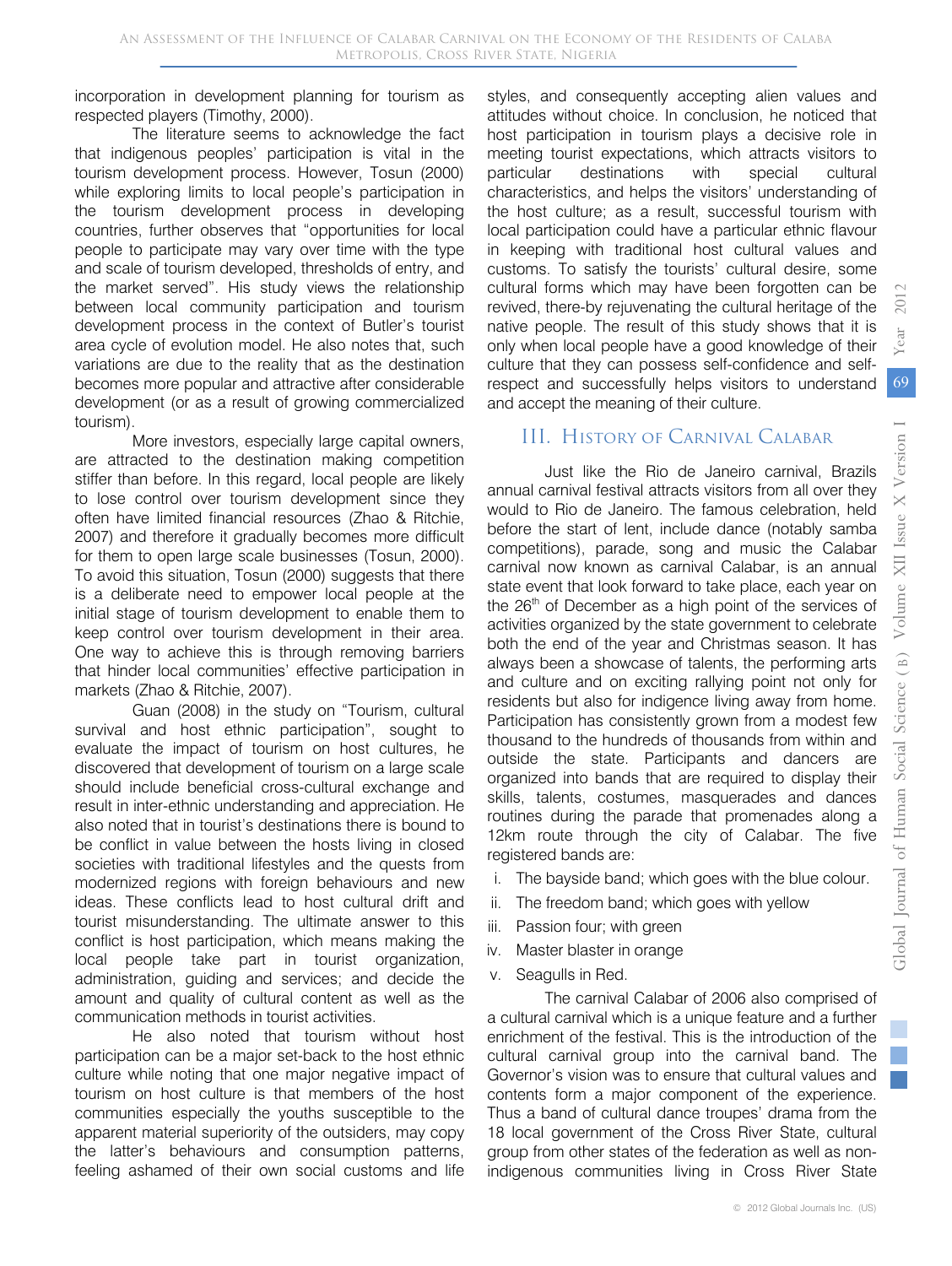participated for a total experience. In all these, the cultural content of the carnival has been heightened to play up trado-originality and above all the cultural African content (Cross River state Tourism Bureau, 2010).

#### **METHODOLOGY** IV.

Data collected for this study was based on the study objective, with information on people's involvement in tourism related and non-tourism related activities during the Cross River state Christmas festival celebration which span from 30<sup>th</sup> November through 1<sup>st</sup> of January the following year (2011) in the study area.

Primary and secondary sources of data collection were used to obtain data for this research. The primary sources involved the use of questionnaire, interviews and the researcher's direct field observations. The secondary sources involved information from textbooks, journals, Cross River State Tourism Bureau.

The population of the study is made up of the house-hold heads in the study area. Information was also gathered from women and youths who were

involved in tourism and non-tourism related activities. They are mainly residents who are bread-winners of their families and are involved in economic activities within the study area which comprises of parts of Calabar south and Calabar municipality which makes up what is known as Calabar metropolis.

All house-hold heads in the area were purposely adopted for this study questionnaire survey process because this category of people makes up the population involved in economic activities in the area, while the choice to use all the house-hold heads in the area was based on the consideration of the limitation of the number of house-holds present in the area. This is sometimes referred to as judge mental sampling because the selection of units to be included in the sample is on the basis of the judgment of the researcher because most of the information required was elicited through questionnaire survey and interviews with key informants. The sample of this study is made up of two thousand and five hundred (250) respondents randomly selected from ten streets in Calabar metropolis (see table 1).

Table 1 : Study area and sample size.

| <b>STREET</b>      | <b>SAMPLE</b> | <b>PERCENTAGE</b> |
|--------------------|---------------|-------------------|
| <b>MARIAN</b>      | 280           | 11                |
| BIG QUO            | 320           | 13                |
| <b>AKIM</b>        | 360           | 14                |
| <b>GOLDIE</b>      | 220           | 9                 |
| <b>MOUNT. ZION</b> | 260           | 10                |
| <b>IBB WAY</b>     | 160           | 6                 |
| <b>EKPO ABASI</b>  | 240           | 10                |
| ETTA AGBOR         | 280           | 11                |
| <b>MEKENGE</b>     | 180           | 7                 |
| <b>HEWWET</b>      | 200           | 8                 |
| <b>TOTAL</b>       | 2500          | 100               |

Source : Researchers field survey, (2011).

The method of data collection was through questionnaire administration, interviews and participatory research method (PRM). The people were given the questionnaire to respond to and the researcher collected the questionnaire as soon as the responses were completed to avoid indoctrination by other persons. The interviews were organised and their responses were recorded and used as a veritable tool to provide answers to the questions on their contribution and benefits from tourism related and non-tourism related activities during the period under investigation. During the field work, ten field assistants (mainly local people who are secondary school leavers) were trained and employed for the questionnaire survey session (one for each street).

Data collected were analysed and presented using descriptive and quantitative techniques. The descriptive technique includes the use of tables, graphs, charts, mean, standard deviation and simple percentages.

#### Results and Discussions V.

The study investigated the influence of tourism activities during the Christmas festival celebration on economy of residents of the study area. Table 2 shows details of the occupational distribution of the respondents.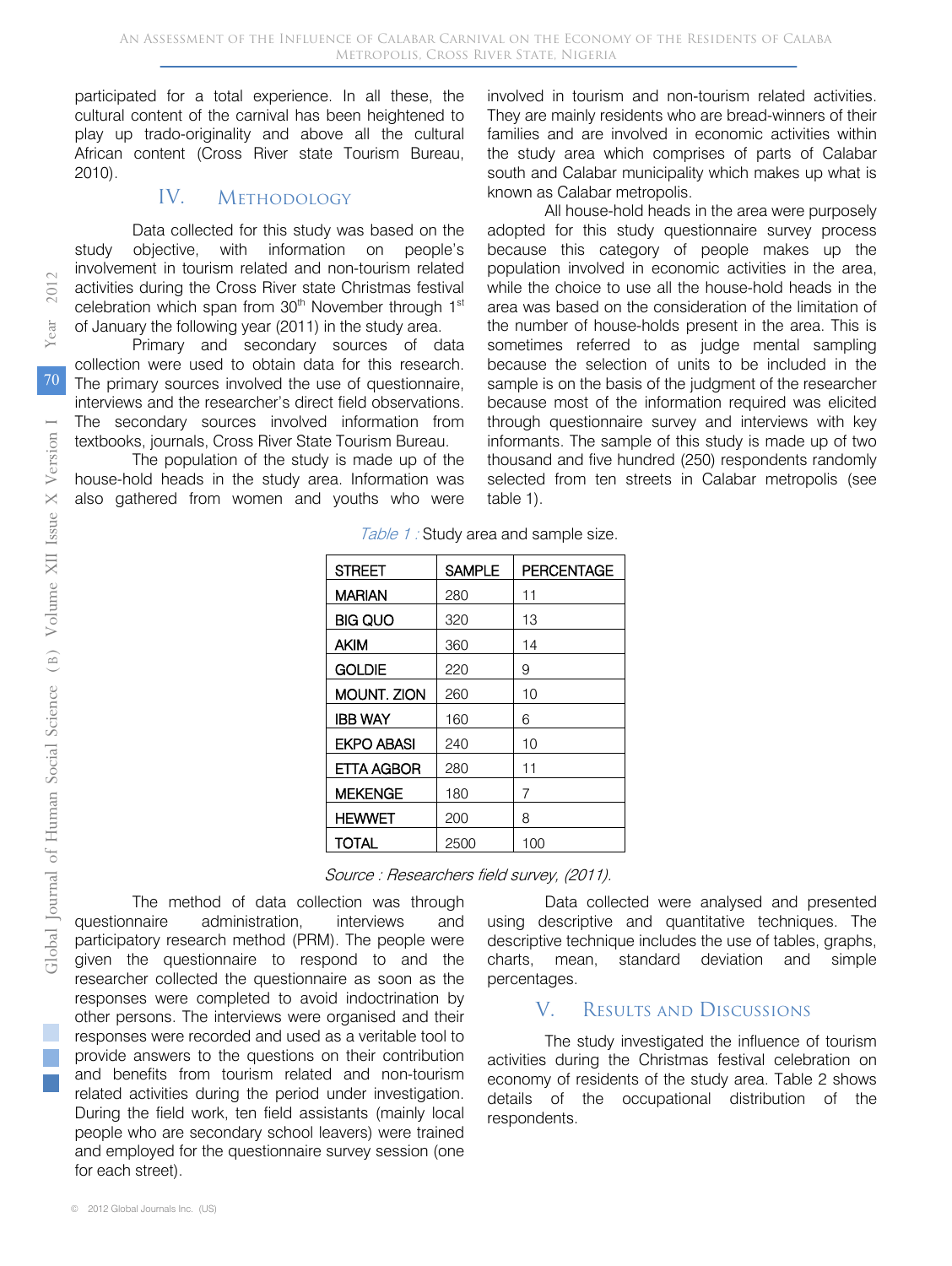|                |                | <b>ECONOMIC ACTIVITIES</b> |                |        |          |                  |          |          |                |       |          |
|----------------|----------------|----------------------------|----------------|--------|----------|------------------|----------|----------|----------------|-------|----------|
| <b>Streets</b> | <b>Traders</b> | Transporters               | Tour           | Hotel  | Security | Food/            | Civil    | Artisans | <b>Bankers</b> | Total |          |
|                |                |                            | guides         | staffs | staffs   | <b>Beverages</b> | servants |          |                |       |          |
| Marian         | 82             | 32                         | 6              | 28     | 35       | 15               | 52       | 14       | 16             | 280   |          |
| $(*)$          | (29)           | (11)                       | (2)            | (10)   | (13)     | (5)              | (19)     | (5)      | (6)            | (100) |          |
| Big-Quo        | 108            | 49                         | 8              | 12     | 21       | 11               | 71       | 28       | 12             | 320   |          |
|                | (34)           | (15)                       | (3)            | (4)    | (7)      | (3)              | (22)     | (9)      | (4)            | (100) |          |
| Akim           | 112            | 51                         | 12             | 20     | 42       | 15               | 73       | 21       | 14             | 360   |          |
|                | (31)           | (14)                       | (3)            | (6)    | (12)     | (4)              | (20)     | (6)      | (4)            | (100) | 2012     |
| Goldie         | 73             | 34                         | 5              | 18     | 22       | 9                | 32       | 16       | 11             | 220   |          |
|                | (33)           | (16)                       | (2)            | (8)    | (10)     | (4)              | (15)     | (7)      | (5)            | (100) | Year     |
| Mount.         | 71             | 34                         | 6              | 29     | 29       | 12               | 48       | 12       | 19             | 260   |          |
| Zion           | (27)           | (13)                       | (2)            | (11)   | (11)     | (5)              | (19)     | (5)      | (7)            | (100) | 71       |
| IBB-way        | 34             | 21                         | $\overline{7}$ | 13     | 17       | 10               | 38       | 11       | 9              | 160   |          |
|                | (21)           | (13)                       | (4)            | (8)    | (10)     | (6)              | (24)     | (7)      | (6)            | (100) |          |
| Ekpo           | 63             | 39                         | 5              | 17     | 26       | 15               | 42       | 19       | 14             | 240   |          |
| Abasi          | (26)           | (16)                       | (2)            | (7)    | (11)     | (6)              | (18)     | (8)      | (6)            | (100) |          |
| Etta-          | 71             | 36                         | 8              | 22     | 23       | 27               | 49       | 26       | 18             | 280   | Version  |
| Agbor          | (25)           | (13)                       | (3)            | (8)    | (8)      | (10)             | (18)     | (9)      | (6)            | (100) | $\times$ |
| Mekenge        | 36             | 21                         | 6              | 23     | 14       | 21               | 29       | 14       | 16             | 180   |          |
|                | (20)           | (12)                       | (3)            | (13)   | (8)      | (12)             | (16)     | (8)      | (9)            | (100) | Issue    |
| Hewwet         | 62             | 28                         | 3              | 18     | 12       | 16               | 31       | 18       | 12             | 200   | XII      |
|                | (31)           | (14)                       | (2)            | (9)    | (6)      | (8)              | (16)     | (9)      | (6)            | (100) |          |
| Total          | 712            | 345                        | 66             | 200    | 241      | 151              | 465      | 179      | 141            | 2500  |          |
|                | (29)           | (14)                       | (3)            | (8)    | (10)     | (6)              | (19)     | (7)      | (6)            | (100) | Volume   |

Table 2: Occupational distribution of respondents in the area (december 2010).

(\*): Percentage representation.

Source : Researcher's field work, 2011.





Source : Researcher's field work, 2011.

The findings in table 2 shows that most residents (712 persons representing 29%) of this study area are involved in business (buying and selling) activities also taking into consideration that it was also observed that some of this persons are civil servants and since the government normally declares public holiday for civil servants in the state for the whole of December, some of them get involved in trading activities which is normally encouraged with the opening of the Christmas village always located at the state cultural centre. It was also observed that apart from traders, 465 persons out of the total population of study

in 1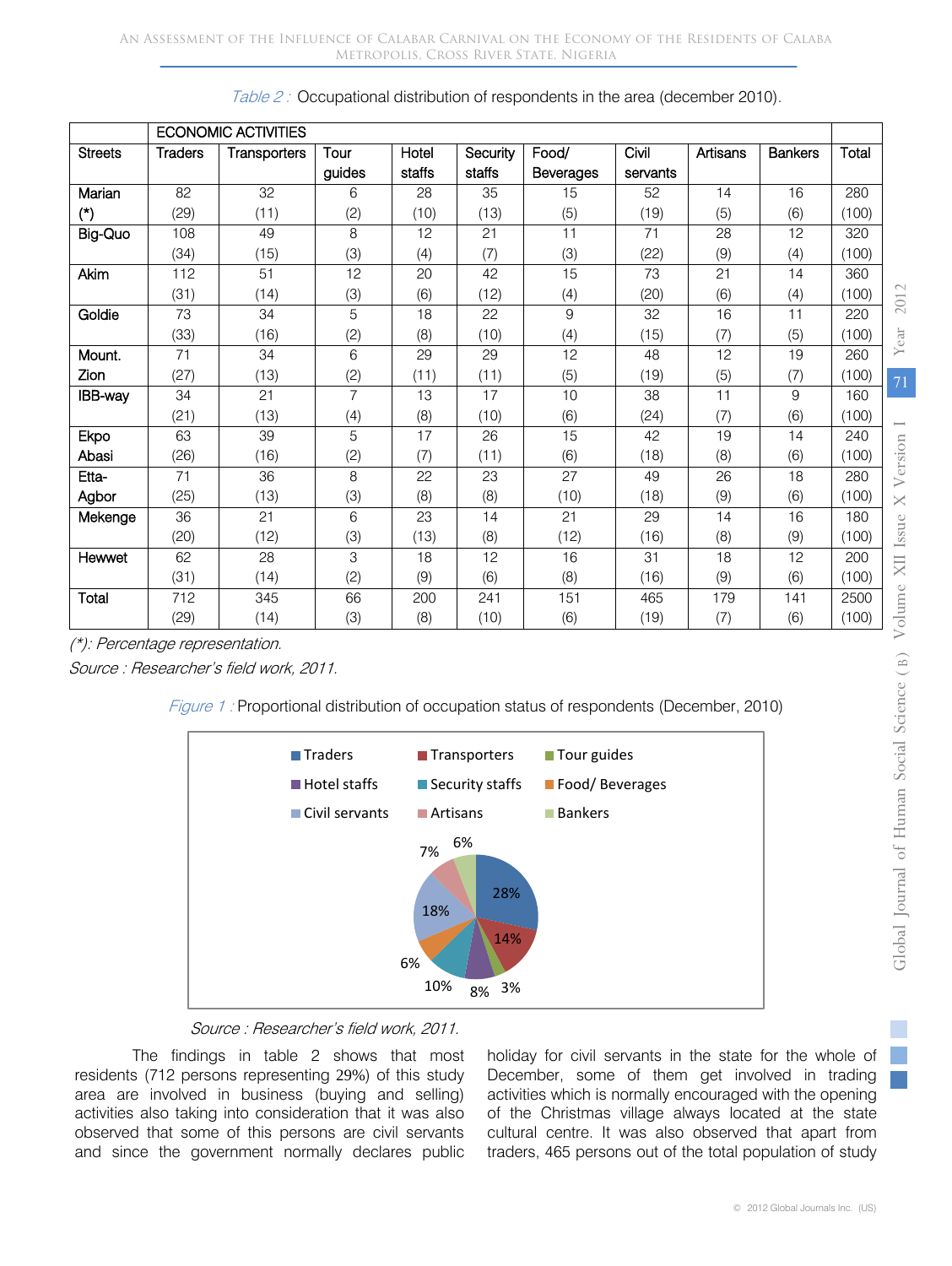which represents 19% are civil servants who sit at home and enjoy the Christmas holiday declared by the state government while the least proportion of 66 persons representing 3% of the total sample are involved in tourguiding showing that there is a very minimal number of packaged tours in the state during that time. Figure 1, clearly shows the percentage distribution of occupational pattern in the study area. This shows that the people are mainly traders (29%), sit-home civil servants (19%), transporters (14%), security staffs (10%), hotel staffs (8%), Artisans (7%) while those involved in the banking and food/ beverages industry are (6%) respectively. It is an established fact that tourism has a trickle-down effect on it host in terms of the benefits accruing from the presence of tourists visiting such destination (Hinch and Butler, 2007; Tosun, 2006; Okech, 2004). Since the main objective of this study is to determine the influence of not just tourism but the

Christmas festival on the economy of the residents of the study area, the researcher for the purpose of this study classified economic activities in the area into tourism related and other activities, with tourism activities having to comprise those economic activities that made the people have direct and at the spot benefit from their interaction with the tourists such as; trading, tour-guiding, transportation, hotel jobs, artisans and food & beverages dealers, while others (non-tourism related activities as those economic activities that had to do with indirect contacts and benefits through salaries which are fixed irrespective of the period and this included activities such as; those involved in civil service, banking and security jobs. In a bid to fully understand and determine the financial influence of tourism activities through this various activities on the people, table 3, therefore shows the average income of the people.

|  | Table 3 : Average income of respondents by street of resident (December, 2010). |  |
|--|---------------------------------------------------------------------------------|--|
|--|---------------------------------------------------------------------------------|--|

|                | <b>OTHERS</b><br><b>TOURISM RELATED ACTIVITIES</b> |                    |                |                |                 |               |          |          |                |           |
|----------------|----------------------------------------------------|--------------------|----------------|----------------|-----------------|---------------|----------|----------|----------------|-----------|
| <b>Streets</b> | <b>Traders</b>                                     | <b>Transporter</b> | Tour           | Hotel          | <b>Artisans</b> | Food/         | Civil    | Security | <b>Bankers</b> | Total     |
|                | $(\biguplus$                                       | S                  | guides         | staffs         | $(\mathbb{H})$  | <b>Bevera</b> | servants | staffs   | (M)            | (M)       |
|                |                                                    | $(\biguplus$       | $(\mathsf{H})$ | $(\mathsf{H})$ |                 | ges           | (M)      | (M)      |                |           |
|                |                                                    |                    |                |                |                 | ( H )         |          |          |                |           |
| Marian         | 121,100                                            | 132,000            | 67,000         | 55,000         | 87,980          | 67,900        | 41,000   | 35,700   | 67,200         | 674,880   |
| Big-           | 98,050                                             | 143,670            | 72,900         | 62,000         | 92,800          | 55,200        | 53,200   | 47,890   | 51,500         |           |
| Quo            |                                                    |                    |                |                |                 |               |          |          |                | 677,210   |
| Akim           | 116,200                                            | 139,080            | 98,650         | 48,500         | 132,920         | 126,000       | 48,320   | 63,200   | 46,900         | 819,770   |
| Goldie         | 76,800                                             | 102,110            | 121,020        | 54,400         | 155,600         | 121,050       | 58,890   | 41,840   | 74,270         | 805,980   |
| Mount.         | 87,130                                             | 98,700             | 100,200        | 65,800         | 162,800         | 104,020       | 72,200   | 35,680   | 106,600        |           |
| Zion           |                                                    |                    |                |                |                 |               |          |          |                | 833,130   |
| IBB-           | 92,530                                             | 111,230            | 132,100        | 70,500         | 87,900          | 51,200        | 58,240   | 72,700   | 78,900         |           |
| way            |                                                    |                    |                |                |                 |               |          |          |                | 755,300   |
| Ekpo           | 94,250                                             | 98,200             | 81,000         | 42,000         | 121,100         | 42,120        | 62,710   | 68,920   | 62,450         |           |
| Abasi          |                                                    |                    |                |                |                 |               |          |          |                | 672,750   |
| Etta-          | 87,110                                             | 119,900            | 78,900         | 42,000         | 76,020          | 32,900        | 68,860   | 98,890   | 51,250         |           |
| Agbor          |                                                    |                    |                |                |                 |               |          |          |                | 655.830   |
| Meken          | 97,450                                             | 87,960             | 94,800         | 52,560         | 75,960          | 56,910        | 75,320   | 53,600   | 48,800         |           |
| ge             |                                                    |                    |                |                |                 |               |          |          |                | 643,360   |
| Hewwet         | 145,000                                            | 76,790             | 102,120        | 46,700         | 89,900          | 65,600        | 51,140   | 47,860   | 76,800         | 701,910   |
| Total          |                                                    |                    |                |                | 1,082,98        |               |          |          |                |           |
|                | 1,015,620                                          | 1,109,640          | 948,690        | 539,460        | 0               | 722,900       | 589,880  | 566,280  | 664,670        | 7,240,120 |
| Total          | 5,419,290                                          |                    |                |                |                 | 1,820,830     |          |          | 7,240,120      |           |

Source : Researcher's field work, 2011.

The findings on the economic influence of tourism during the Christmas festival celebration in the study area shows that during this time, most people in this area get themselves involved in one tourism related economic activity or the other and it is discovered that they exists great increase in income generation during this time by individuals involved in such businesses all year round with information on table 3, showing that tourism related activities contributed more income to

individual resident in the area than non-tourism related activities in the area. Figure 2, also shows a clear picture of the total income generated pattern of the people in the study area.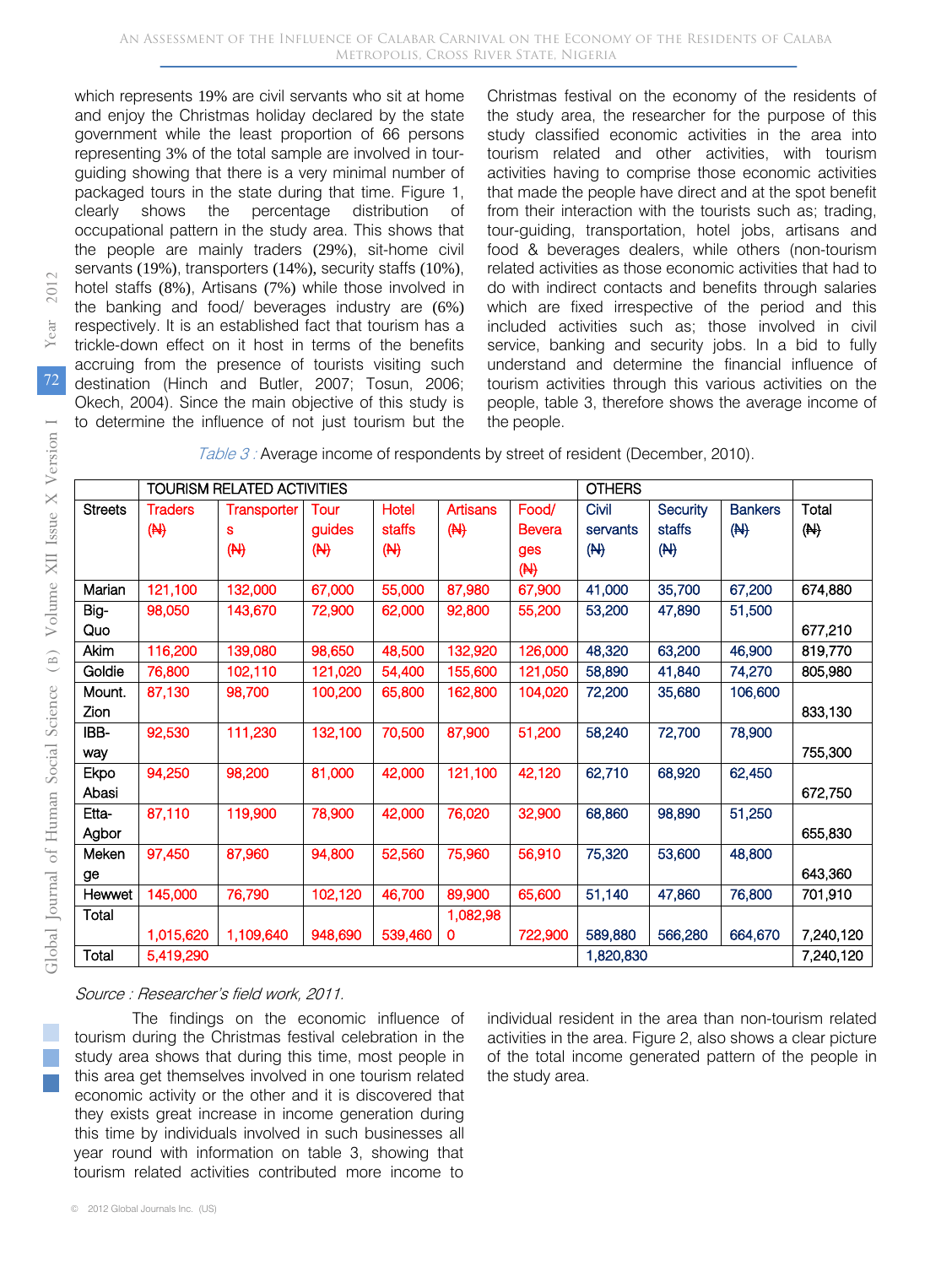

Figure 2: Total income generated by respondents in the study area (December, 2010).

Source : Researcher's field work, 2011.

It discovered that in all the streets under investigation, people that were involved in tourism related activities were more than those engaged in other activities and this has a corresponding influence on the average income of the people of the area. This analysis indicates that tourism during the annual Christmas festival celebrations has a positive influence on the economic life of the residents of Calabar metropolis who are host to the Christmas festival event in the state.

#### Summary of Findings VI.

The result from the questionnaire survey indicated that the Christmas festival has positively influenced the economic activities within the period under investigation. The people have continued to appreciate that the increase in the number of tourists visiting the area at this time means a direct increase in the benefits from the tourism activity in the area. It was therefore acknowledged that the people's level of participation in touristic activities during this time has continued to increase year after year and their level of hospitality have also improved with their appreciation of the tourism event owing to the benefits accruing with it.

From the interview sessions held during the field work exercise, the following summations were made;

i. Inadequate funding was seen as one of the biggest obstacle of development of the tourism industry in the area. External funding for tourism is crucial in local communities with local government and

private sources such as banks also often have limited resources to invest in tourism. The need for community infrastructure, provision of money/funds for creation of tourist attractions and tourism promotion were observed to be very important

- ii. The respondents also emphasized on lack of good tourism planning and incorporation of local people in tourism planning as an important challenge of the tourism industry.
- iii. The respondents also emphasized lack of coordination between community residents and government in terms of tourism development in the area as one of the challenge in the area.
- iv. On the overall, lack of good planning, tourism knowledge funding, advertisements, marketing and sensitization were among major reasons tourism challenges affect the economy of individual and the state as a whole.
- v. The respondents also complained on the issue of seasonality of tourism events in the state, stating that this have served as an impediment to the people participating immensely in tourism activities as a full time occupation.

## VII. Conclusion

In conclusion, since local communities often support tourism events which they believed would contribute to their livelihood. It is expected that such projects should in-corporate them especially in planning